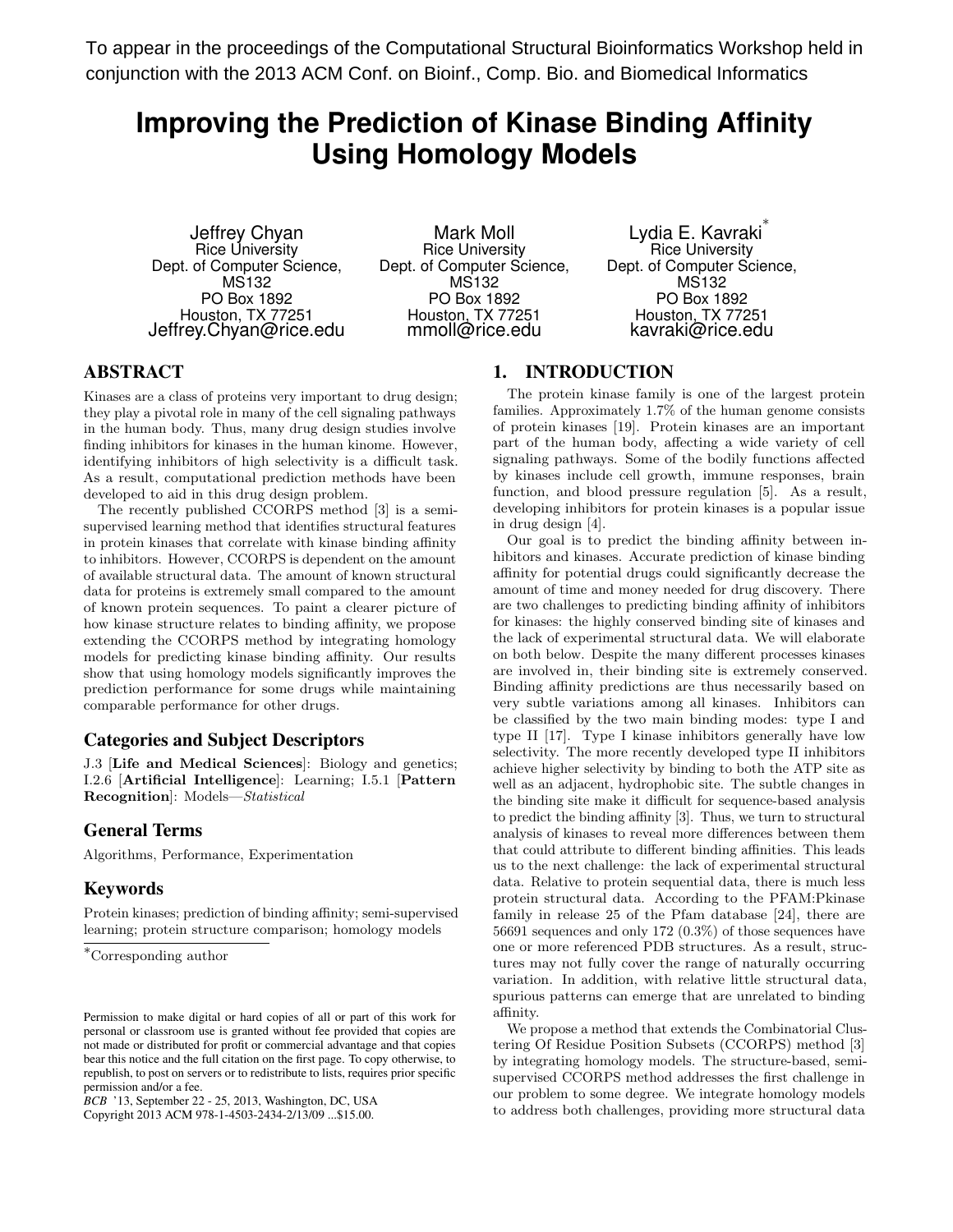to paint an accurate picture of kinase structures to enhance prediction of binding affinities for inhibitors. The homology models are generated based on known template structures through comparative modeling [9]. In our work we use Modeller [7], which is one such method that generates homology models. More specifically, our method uses homology models from the ModBase database [23], which contains homology models calculated by the ModPipe pipeline [6] that uses Modeller [7].

Our results demonstrate significant improvement in kinase binding affinity prediction using our extended CCORPS method. We observed the prediction performance on several drugs improve with the addition of just a few homology models relative to the number of experimental structures used. We cover specific examples in our results section and highlight the different effects of homology models on prediction performance.

## 2. RELATED WORK

Interest in structural analysis of proteins has grown as more structural data has become available. Recent work shows that similar, specific structural features can be found across the kinase family, and the structural similarities can be used to analyze kinase selectivity [15, 21, 11, 14, 20]. The Pocket-FEATURE method [16] finds similar "micro-environments" between two binding sites. Using this method, 9 kinase binding site pairs that have the same inhibitor and similar microenvironments have been found. Recently, another method called CCORPS [3] has been introduced to predict functional classifications and annotations from available structural data. Existing methods have several problems that CCORPS addresses. CCORPS does not rely on a single, representative structure for individual kinases as other methods do [3]. By allowing multiple structures for individual kinases, CCORPS is able to use information from different conformations. Also, while existing methods only use information on kinase binding sites known to bind to inhibitors, CCORPS also uses data on binding sites known not to bind to inhibitors [3].

The use of predicted protein structures has also been the subject of recent work. All the methods discussed above are reliant on available experimental structural data for input. By contrast, the I-TASSR method is an automated method that computationally predicts protein structure and then uses this information to predict protein function [26]. This method defines protein function as Enzyme Commission numbers [27], Gene Ontology terms [1], or binding site. However, I-TASSR does not predict binding selectivity with inhibitors, or more specifically, kinase binding affinity. I-TASSR performs prediction by matching predicted models to known proteins. Unlike our method, it does not identify specific structural features among known structures and homology models to predict kinase binding affinity.

Homology models, generated from comparative modeling [9], are predicted structures that have great potential to impact computational methods. In [25] it was shown that docking ligands with kinase homology models performs just as well or better than crystal structures. In recent work [10] it was shown that homology models can be used to more effectively compare binding sites supporting the use of homology models in prediction methods. These works established that homology modeling methods have matured to the point that homology models can be useful in structure-based modeling and prediction of function. Building on this line of work, we show in this paper that homology models are useful in kinase binding affinity prediction.

### 3. METHOD OVERVIEW

The method in this paper extends the previously published CCORPS method. It is essential to understand CCORPS before discussing how we integrate homology models. We will first cover an overview of CCORPS in the following section followed by a detailed description of homology model integration in the subsequent section.

# 3.1 CCORPS Summary

The CCORPS method is a semi-supervised learning method that finds correlations between protein structural features and annotation labels to predict labels for a set of proteins. The method takes as input a set of protein structures and a set of labels for some of the proteins. Corresponding substructures are extracted from each protein structure. A substructure is defined as a set of residues in the 3-D protein structure. The correspondence between substructures can be determined by a variety of methods such as multiple sequence alignment and substructure matching [22]. The output of CCORPS consists of the predicted labels for proteins with no known label. We break CCORPS down into four steps: substructure extraction, clustering, prediction, and validation.

The first step in CCORPS is to obtain substructures from a set of protein structures. We determine the substructures with an input representative structure from the input set of proteins and a set of residue positions of interest. With the residue positions, the corresponding residues from each protein structure are selected using a multiple sequence alignment to get substructures. After getting the substructures, CCORPS generates all possible subsets of size  $k$  residues from the r residue positions. Previous work in CCORPS showed that subsets of size 3 are ideal [3]. Each subset represents a specific k-tuple of residue positions. At this point, we have  $\binom{r}{k}$  subsets where each subset contains the k-tuple substructure of each substructure we have extracted from protein structures. In the case of kinases for our experiments, we have  $\binom{27}{3} = 2925$  subsets. See [3] for details on how the 27 binding site residues were selected.

After obtaining substructures and generating subsets, the next step of CCORPS is to perform clustering. For each subset an isolated clustering is performed to compare substructures on only the specific  $k$  residue positions of the subset. In each clustering, a pairwise distance matrix of the substructures is generated. Each row of the matrix is a so-called feature vector of a substructure representing how a substructure compares to other substructures structurally. Each component in the feature vector for a substructure is the distance from another substructure. CCORPS uses a distance measure that takes into account geometric and chemical differences. The side-chain centroid LRMSD between two substructures is used as the geometric difference. The chemical difference takes into account various chemical properties of the amino acids [3]. Principal Component Analysis (PCA) is used to reduce the dimensionality of the feature vectors. Once each substructure is represented by a reduced feature vector, Gaussian Mixture Model clustering is performed on the reduced feature vectors using the MCLUST package [8].

The next step in CCORPS is the prediction of labels for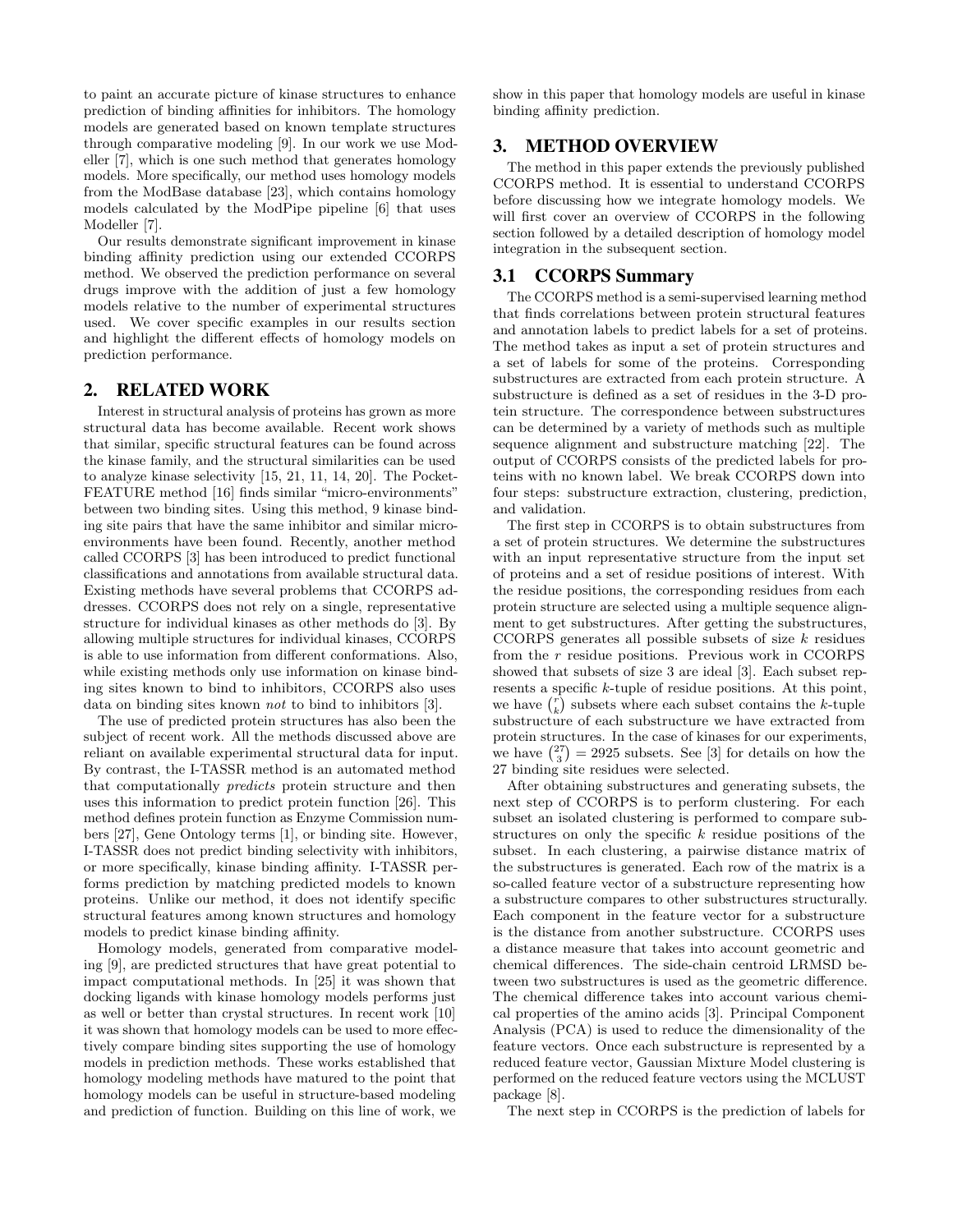the set of proteins that have unknown labels. CCORPS then selects highly predictive clusters (HPCs) from the clusterings. A cluster is considered highly predictive if all labeled substructures in the cluster have the same label. HPCs suggest that some structural feature common to all substructures in the cluster is correlated with the majority label of the HPC. For each protein substructure that we are predicting for, CCORPS goes through each subset clustering to identify the cluster that the protein substructure lies in and to tally votes for labels based on the majority label of the clusters that are HPCs. The maximum number of votes a substructure can have is equal to the number of subsets, since a substructure can only fall in one cluster per clustering. However, the clusters the substructure falls in are not necessarily HPCs, so the number of votes is typically less than the number of subsets. Once we have the votes for labels, we need a decision boundary to determine what prediction to make based on the votes. CCORPS uses a support vector machine that is trained on the training set of substructures that have known labels to determine the decision boundary.

The final step is to perform cross-fold validation to assess the ability of CCORPS to predict labels. The protein substructures are divided into test sets based on 70% sequence identity clusters. Each of these sequence identity clusters represents one fold, where the structures in the sequence identity cluster constitute the test set, and the remaining structures are the training set. The number of structures in each test set varies. For each fold, the structures in the test set are labeled as "unknown." The test set structures are ignored when calculating purity for finding HPCs and predictions are made for the test set structures. The SVM is trained on the training set to determine the decision boundary for prediction.

#### 3.2 Homology Model Integration

The CCORPS method was built to use known PDB structures. Our method extends CCORPS to use homology models and known structures in order to reveal structural features that may not be detected from known structures alone. To each of the four steps in CCORPS mentioned in our overview—substructure extraction, clustering, prediction, and validation—we make modifications to integrate homology models. We will discuss the changes made in each step of CCORPS below.

In substructure extraction, previous work in CCORPS selects PDB structures based on referenced PDB IDs in a Pfam alignment file [24] for sequences. A majority of the sequences in the alignment file have no references for PDB structures. The original CCORPS pipeline ignores sequences with no referenced PDB structures. We want to obtain homology models for sequences with no known PDB structure. Thus, we now consider all sequences in the alignment file. Each sequence is mapped to PDB structures if there are known PDB structures. For sequences without a PDB structure, we search a set of homology models for structural data for the sequence. The set of homology models is a set of structural data in addition to PDB structures. We have selected homology models from the ModBase database [23]. More details on the specific dataset of homology models used is provided in the dataset section. For each sequence in the alignment file we obtain the UniProtKB ID [18] for the sequence, which is mapped to the UniProtKB accession numbers [18]. Afterwards, we obtain the unique sequence

ID used for homology models from the UniProtKB accession numbers. The homology models refer to protein sequences by a unique sequence ID determined in ModBase. We obtained a file from ModBase containing a mapping of accession numbers to the unique sequence IDs. The process of selecting homology models for a sequence was difficult, as each step in the mappings of sequence IDs could have aliasing. Once all sequences are mapped to structures, substructures are extracted from each protein structure, whether it is a PDB structure or a homology model. Homology model files are in PDB format so parsing and extracting substructures works in the same way as with known PDB structures. Filters are applied such that we consider only valid, high quality homology models. These filters are discussed in the dataset section. After filters, a certain number of homology models are selected dependent on the experiment. The setup for the experiments are discussed in the results section.

In the clustering step of CCORPS, PCA is used to reduce the dimensionality of feature vectors for each substructure. We have to consider how to integrate homology models in the dimensionality reduction. Since homology models are structural data predicted based on templates, experimental structures from PDB are considered more reliable. Thus, we decided to perform PCA on PDB structures only to capture information based on reliable, known structures. We do not want to capture information that might represent the modeling method instead of actual structural information from nature in our principal components. After getting the principal components, the transformation is applied to all structural data: PDB structures and homology models. This allows for consistent principal components as we vary the number of homology models in our experiments so that we can isolate the effect of homology models on the clusterings and subsequent predictions.

In prediction, CCORPS applies labels to all substructures in each subset clustering. With the addition of homology models, we now have to consider how to apply labels to homology models. The default process in CCORPS is to label the substructures with a label of "unknown" if there is no known binding affinity data. However, labeling the homology models as "unknown" restricts the potential impact of homology models on prediction. With unknown labels, homology models can only indirectly impact prediction by changing the clusterings. Initial experiments using unknown labels for homology models confirmed this issue by showing little change in prediction performance. We remedy the problem of homology model labels by having homology models inherit the binding affinity label of the template structure the homology model is based on. While this may introduce some error in binding affinity labels, the additional information from homology models outweighs the possible error as shown later in the results. Labeling homology models in this manner assumes that the model is similar enough to the template structure that they are likely to have similar binding affinity to drugs. By inheriting the label of template structures, homology models could then directly affect HPC voting and predictions.

The final step in CCORPS is validation. Our homology model integration was validated by comparing the performance of the modified CCORPS pipeline with previous CCORPS experiments. In order to compare prediction performance across experiments with different homology models, we selected test sets just for PDB structures in cross-fold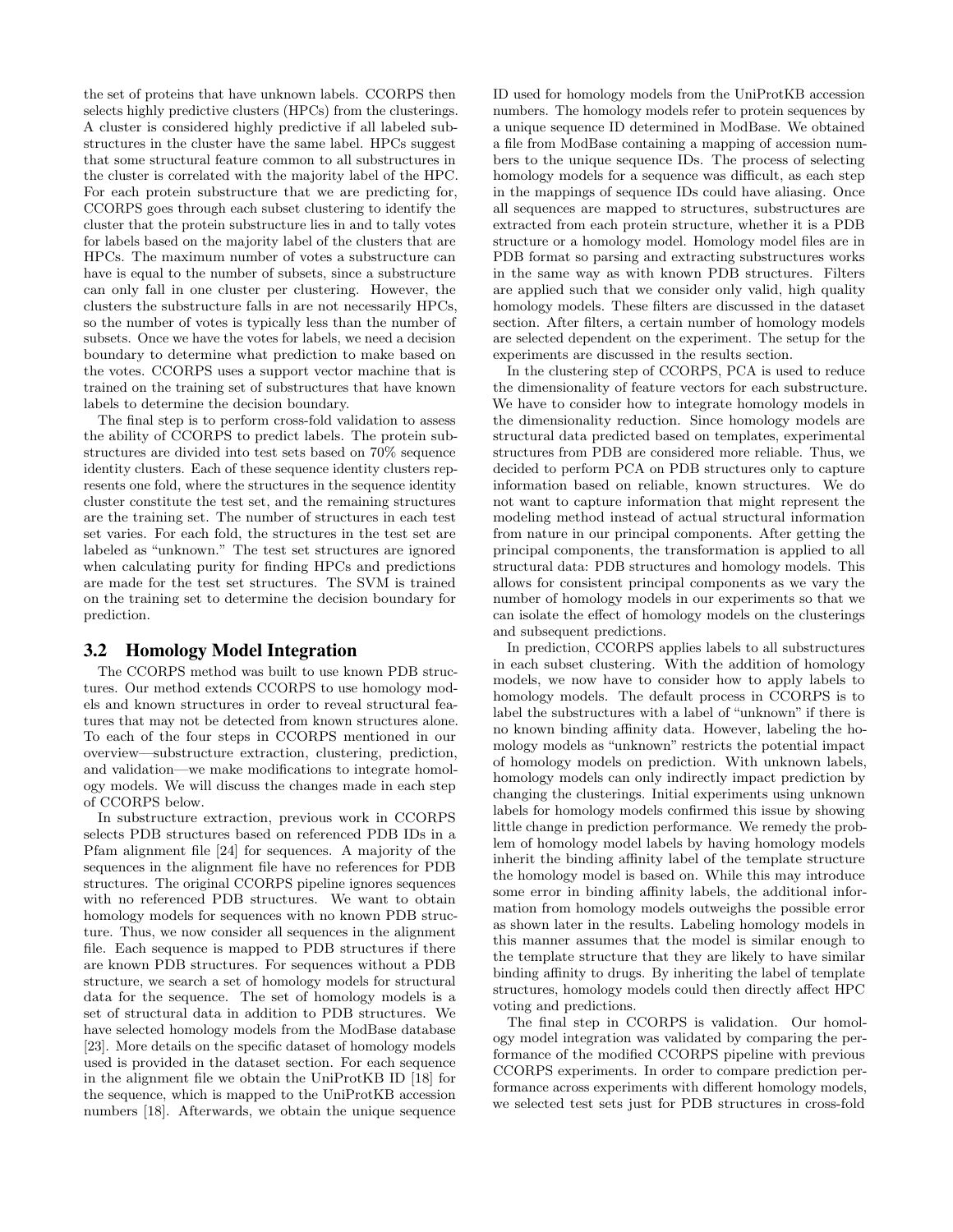validation. We do not make predictions for homology models in validation. This means that homology models are in the training set for every fold. We have to account for the fact that some homology models may be derived from structures in the test set. If the template PDB structure for a homology model is in the test set for a fold, the homology model does not inherit the template's binding affinity label and, instead, is labeled as "unknown." Experiments showed that it is important to account for this issue, as the prediction performance is deceivingly high when we do not adjust for this issue.

#### 4. DATASET

For our experiments in predicting kinase binding affinity, we use sequences in PFAM:Pkinase and PFAM:Pkinase Tyr multiple sequence alignments from release 25 of Pfam [24]. The PFAM:Pkinase and PFAM:Pkinase Tyr families contain all eukaryotic protein kinase domains covering the full kinase family tree. These are the same alignment files used in previous CCORPS experiments [3]. PDB structures are used that are referenced in the alignment files to obtain 1957 PDB substructures. We select the same 27 binding site residues as previous CCORPS experiments to define the substructures [3]. The binding affinity labels used are the same dataset from Karaman et al. [12] used in previous experiments as well. This dataset from Karaman et al. contains binding affinities for 317 kinases and 38 inhibitors [12].

In addition to PDB structures, we need to obtain homology models. We use homology models from the ModBase database [23] that contains models generated by the Mod-Pipe pipeline [6] using Modeller [7]. Available homology models are collected for sequences indicated in the Pfam alignment files. The dataset of homology models contains over 200,000 homology models. However, to ensure accurate predictions, we need to select high quality models to be used in CCORPS. The dataset requires much filtering and cleaning to be used for our purposes. The first step is to ensure the model data is accurate with regards to the sequence alignment data. There are possible inconsistencies due to the versions of sequences and/or structural templates used. We check the residue numbering to ensure that all the data is consistent. Some models require adjustment of the residue numbering by an offset to match the Pfam sequence alignment. After ensuring consistency amongst our protein data, we have a series of filters for the homology models. The first filter is to make sure we select homology models that contain the 27 binding site residues. Some models may contain only a portion of the sequence data. In the next filter, we select high quality models based on various quality scores reported by ModBase. The ModBase database suggests particular thresholds for "reliable" models stating that at least one of five criteria should be satisfied [23]. We have decided to use the strictest selection by requiring models to satisfy all five criteria at suggested thresholds. For the final filter, we remove models that have a side chain centroid LRMSD distance from PDB:3HEC or PDB:2PL0 greater than  $5 \text{ Å}$ for the 27 residue binding site substructure. The two PDB structures selected are the same structures used as representative structures for binding site selection for the Pkinase and Pkinase Tyr families. Previous work in CCORPS selects these two structures because they contain a bound Imatinib ligand, which was chosen as a reference inhibitor [3]. After cleaning and filtering the homology models for our needs, we



Figure 1: The baseline experiment is at 0% homology models. We ran 5 experiments for each percentage interval, 5%, 10%, and 15%, selecting different random homology models. The average ROC AUC is calculated over 5 runs.

get 5442 substructures from homology models. Even after all the filters, the number of homology model substructures is still more than twice the 1957 PDB structures.

#### 5. RESULTS

We have many homology model substructures available for experiments. However, because the focus of our method is to use homology models to boost experimental data we do not want to use all homology model substructures. If we use more homology models than experimental structures, then we risk detecting biases in the homology models rather than actual structural patterns in kinases. Thus, we gradually add homology models in our experiments as a percentage of the number of PDB substructures. We ran experiments at 5% intervals from 0% to 20%. The experiment with 0% homology models serves as a baseline for comparison. We also ran experiments at 10% intervals from 30% to 100%, but no significant change in prediction performance was observed in this range relative to the experiments in the range of 0% to 20%. For that reason, we focus our attention on experiments in the range of 0% to 20%. Homology model substructures in each experiment are selected randomly from all filtered homology substructures. To ensure our results are consistent and not by chance, we perform five different runs per percent homology models to statistically confirm the trends that appear. It is important to note that random selection of homology models is likely not an optimal selection for prediction performance. Further work is needed to find possible heuristics for deterministic selection of homology models.

As with experiments in previous work in CCORPS, we evaluate the prediction performance of our experiments by finding the Receiver Operator Characteristic (ROC) curve for predictions [3]. The predictions are made using cross-fold validation, where each fold correspond to a non-redundant sequence cluster. The ROC curve measures the sensitivity at different specificities. The Area Under Curve (AUC) is calculated for each ROC curve to quantify the prediction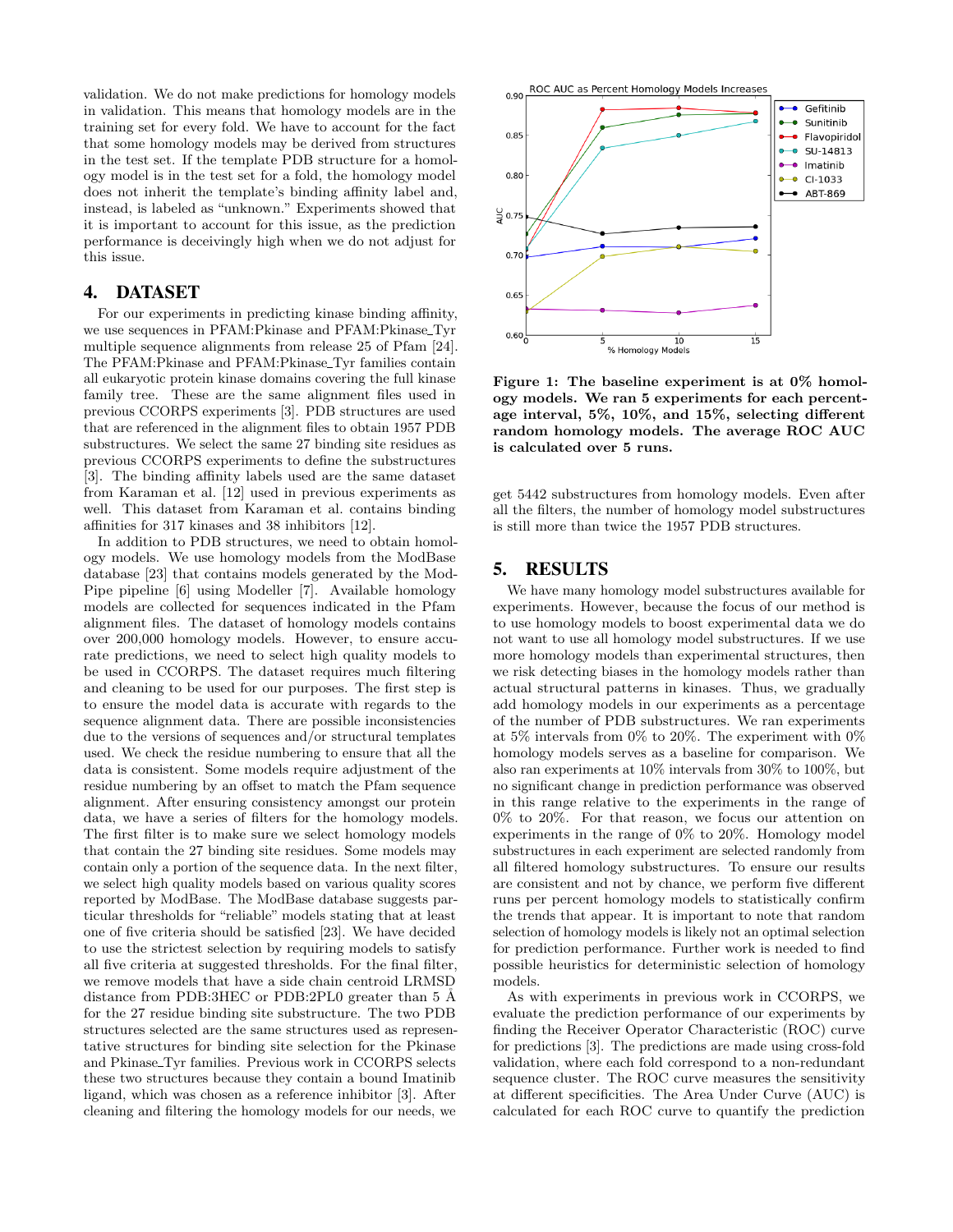

Figure 2: The binding site of CDK9/cyclinT1 in complex with Flavopiridol (PDB:3BLR) is shown. Flavopiridol inhibitor is highlighted in green. The three residues for subset 1805 (Phe-103, Phe-105, Leu-156) are highlighted in red and the residues for subset 1825 (Phe-103, Cys-106, Phe-168) are highlighted in blue. The subsets share residue Phe-103 which is colored purple.

performance for each label.

Some drugs have a baseline AUC value that is above 0.90 at 0% homology models, which is already quite high. For these drugs, prediction is already accurate and would thus be hard to improve on. In our experiments, we do not see any significant increase or decrease in prediction performance for these drugs as homology models are added. Thus, we focus our attention on drugs that have low prediction performance in the baseline, where there is room for improvement. We identified seven drugs with an AUC of less than 0.75 in the baseline experiment. These drugs are ABT-869, CI-1033, Flavopiridol, Gefitinib, Imatinib, SU-14813, and Sunitinib. As shown in Figure 1, the prediction performance for CI-1033, Flavopiridol, SU-14813, and Sunitinib improves significantly, and the prediction performance for ABT-869, Gefitinib, and Imatinib remains about the same. From the observed AUC values, we see that prediction performance either improves or remains about the same when we add just a few homology models. Experiments with additional homology models show little change in prediction performance indicating that using more than approximately 400 homology models does not provide any additional useful information for prediction.

Predictions are affected by homology models in two ways. First, the addition of homology models changes the clusterings which can indirectly affect HPCs if cluster memberships change for structures. Second, inheriting binding affinity labels from template structures has a more direct impact on HPCs. Due to our definition of HPCs, it only takes a single differently labeled structure to remove an HPC. While this can introduce error, indistinct HPCs that could be contributing poor votes can be removed. When tallying votes for a structure, all HPCs the structure falls in count as exactly one vote regardless of the size of the HPC. Spurious patterns

that can occur in sparse experimental data may be removed when homology models are added.

In order to better understand the effects of the addition of homology models in prediction, we look more closely at a specific example. Each experiment we run contains 2925 different subset clusterings, where 38 inhibitor binding affinity labels can be applied. We focus on the Flavopiridol inhibitor and subsets 1805 and 1825 for this example. Figure 2 shows the binding site for PDB:3BLR which contains the Flavopiridol inhibitor. The three residues for subset 1805 (Phe-103, Phe-105, Leu-156) and subset 1825 (Phe-103, Cys-106, Phe-168), as well as the Flavopiridol inhibitor, are highlighted in Figure 2 with different colors. If we look at the clusterings shown in Figure 3 for 0% and 5% homology models we can see how HPCs are affected in this example. Figure  $3(a)$  and  $3(b)$ shows an example of small, indistinct HPCs being removed in a clustering for subset 1805, as we add 5% homology models. We see two sparse HPC clusters in Figure 3(a) combine to become one non-HPC cluster in Figure 3(b). In addition to removal of weak HPCs, addition of homology models can also affect clusterings to reveal new HPCs. Figure 3(c) and 3(d) shows an example where the addition of 5% homology models results in the emergence of distinct true HPCs. We see clusters get broken up into smaller, more distinct clusters in subset 1825 when we add homology models, as Figure 3(d) has many more HPCs than Figure 3(c). In these ways, the addition of homology models affects the clustering landscape which, in turn, affects overall prediction performance.

# 6. CONCLUSION

We have shown that our method for integrating homology models with CCORPS improves prediction of kinase binding affinity. Tapping into the abundance of structural data in homology models, we are able to better identify structural features and make more accurate predictions from correlations with kinase binding affinity. We observed that the additional information from homology models outweighs any error that may have been introduced. Experiments showed no significant decrease in prediction performance for any drugs as we add homology models, while several drugs increased in prediction performance significantly.

There are several potential modifications that can be made to further analyze the use of homology models to predict binding affinity. One such modification is the selection of homology model substructures. In our experiments homology models are selected randomly. A heuristic can be implemented to select homology model substructures in a more intelligent way. For example, we can identify the non-redundant sequence clusters each homology model belongs to and then select homology models such that we cover all non-redundant sequence clusters.

Another possible modification is to apply labels to homology models in a more complex manner instead of inheriting template labels. It is clear from our experiments that using unknown labels for homology models does not have much impact on prediction performance, indicating that the labels applied are an important factor. Future work could involve labeling homology models based on docking experiments and simulations. Another modification in the prediction step is to use different purity thresholds in determining HPCs. Here, purity of a cluster is defined as the ratio of points with the majority label to the total number of labeled points. We currently use a strict threshold requiring 100% purity.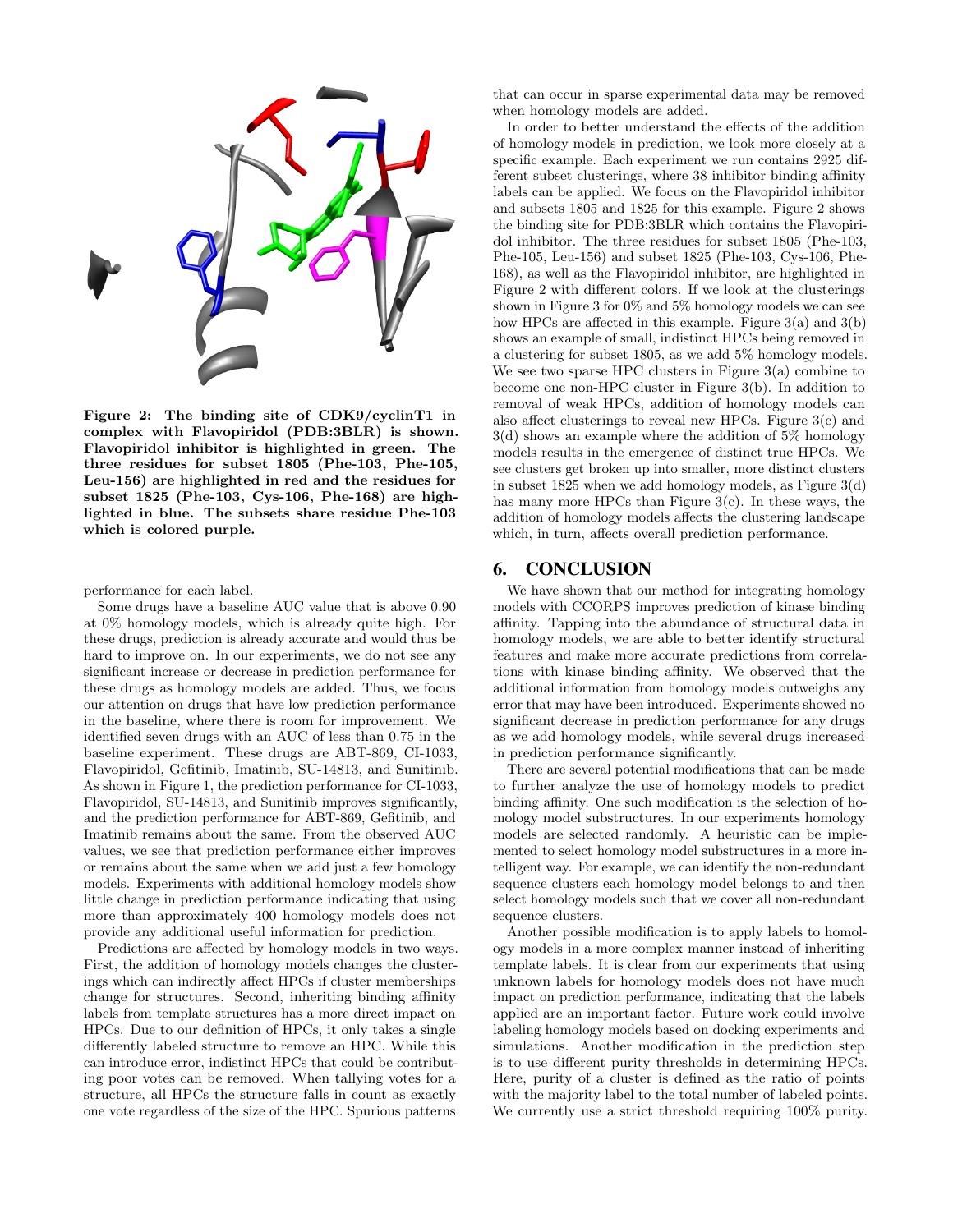

Figure 3: In each experiment there are a total of 2925 subsets clustering triplets of residues. Each plot above shows the structural and chemical variation for one such subset of 3 residues among all substructures. On the left the clusterings are shown for two subsets with only experimental structures, while on the right clusterings for the same subsets are shown with 5% homology models added. The three residues for subset 1805 are Phe-103, Phe-105, and Leu-156. The three residues for subset 1825 are Phe-103, Cys-106, and Phe-168. In each clustering plot, each point represents a single substructure. The points are colored based on cluster membership. The HPCs in each clustering plot are circled based on binding affinity labels for Flavopiridol. True HPCs (clusters predictive of binding Flavopiridol) are the red circles, and false HPCs (clusters predictive of not binding Flavopiridol) are the black circles. Changes in cluster memberships and HPCs can be seen for both subsets as 5% homology models are added.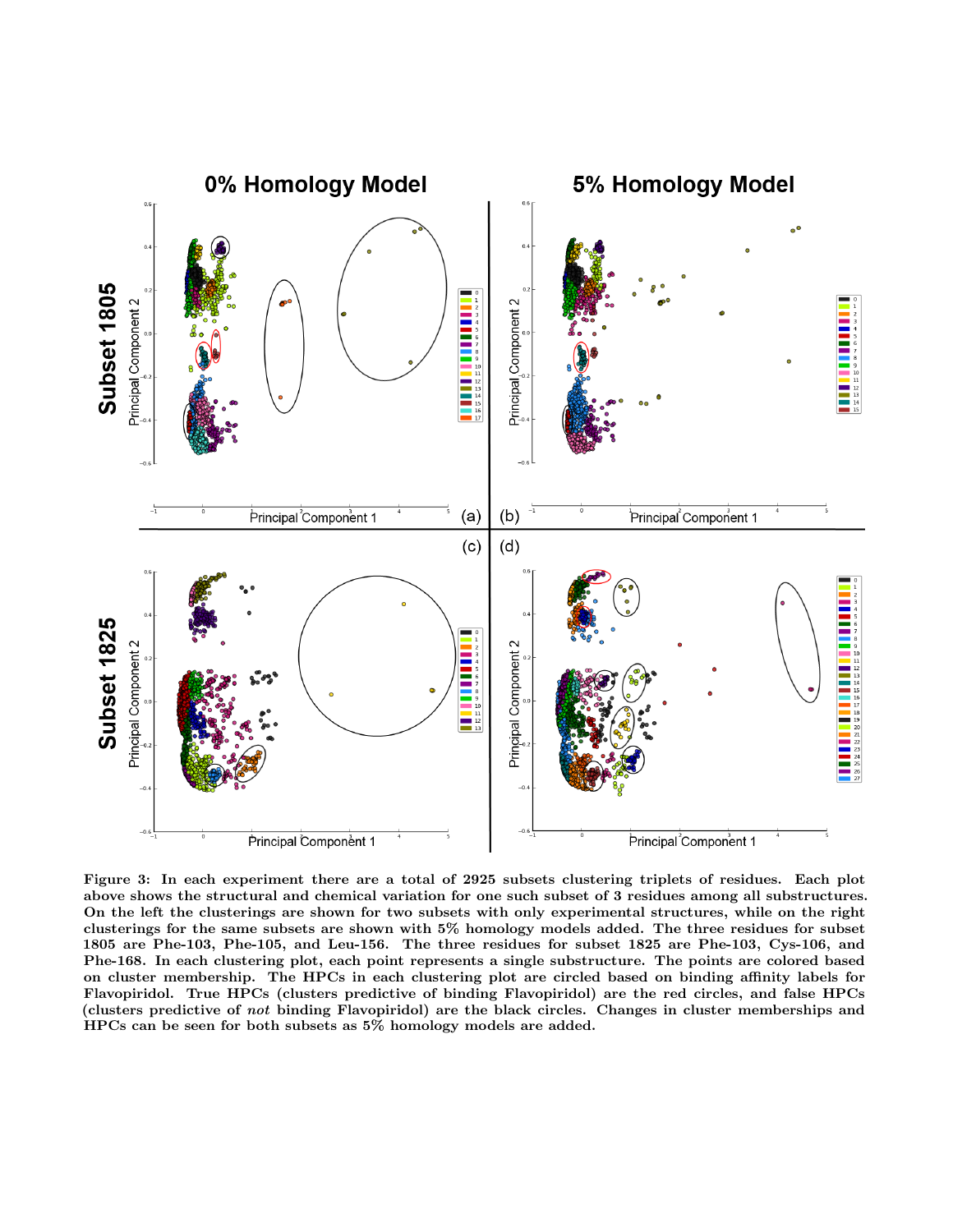Perhaps loosening the purity threshold could result in better predictions.

While we are specifically analyzing kinase binding affinity in this paper, the method has general input parameters. Any set of computationally predicted protein structures can be used. Homology models can be used from other databases such as the SWISS-MODEL Repository [13]. Other methods of predicting protein structure, such as ab initio modeling [2], can also be used to obtain protein structural data.

There are many avenues available for future work to improve on the predictive power of the method. Furthermore, the method can be expanded to other applications with other proteins and annotations beyond kinase binding affinity due to the generality of the method. There is great potential for the use of homology models for functional annotation of proteins.

## 7. ACKNOWLEDGMENTS

This work has been supported in part by NSF grant ABI-0960612, the John and Ann Doerr Fund for Computational Biomedicine at Rice University, and the Texas Higher Education Coordinating Board NHARP 01907. Equipment used to run the experiments presented in this paper is part of the Shared University Grid at Rice which is funded in part by NSF grant EIA-0216467, and a partnership between Rice University, Sun Microsystems, and Sigma Solutions, Inc.

## 8. REFERENCES

- [1] M. Ashburner, C. A. Ball, J. A. Blake, D. Botstein, H. Butler, J. M. Cherry, A. P. Davis, K. Dolinski, S. S. Dwight, J. T. Eppig, M. A. Harris, D. P. Hill, L. Issel-Tarver, A. Kasarskis, S. Lewis, J. C. Matese, J. E. Richardson, M. Ringwald, G. M. Rubin, and G. Sherlock. Gene ontology: tool for the unification of biology. The Gene Ontology Consortium. Nat Genet, 25(1):25–9, May 2000.
- [2] R. Bonneau and D. Baker. Ab initio protein structure prediction: progress and prospects. Ann. rev. of biophys. and biomolec. structure, 30(1):173–189, 2001.
- [3] D. H. Bryant, M. Moll, P. W. Finn, and L. E. Kavraki. Combinatorial clustering of residue position subsets predicts inhibitor affinity across the human kinome. PLoS Computational Biology, 9(6):e1003087, June 2013.
- [4] P. Cohen. Protein kinases–the major drug targets of the twenty-first century? Nat Rev Drug Discov, 1(4):309–15, Apr 2002.
- [5] P. Cohen and D. R. Alessi. Kinase drug discovery—what's next in the field? ACS Chem Biol, 8(1):96–104, Jan 2013.
- [6] N. Eswar, B. John, N. Mirkovic, A. Fiser, V. A. Ilyin, U. Pieper, A. C. Stuart, M. A. Marti-Renom, M. S. Madhusudhan, B. Yerkovich, et al. Tools for comparative protein structure modeling and analysis. Nucleic acids research, 31(13):3375–3380, 2003.
- [7] N. Eswar, B. Webb, M. A. Marti-Renom, M. S. Madhusudhan, D. Eramian, M.-Y. Shen, U. Pieper, and A. Sali. Comparative protein structure modeling using Modeller. In Curr Protoc Bioinformatics, chapter 5. Wiley, Oct. 2006.
- [8] C. Fraley, A. E. Raftery, T. B. Murphy, and L. Scrucca. MCLUST version 4 for R: Normal mixture modeling for model-based clustering, classification, and density

estimation. Technical Report 597, Department of Statistics, University of Washington, June 2012.

- [9] K. Ginalski. Comparative modeling for protein structure prediction. Current opinion in structural biology, 16(2):172–177, 2006.
- [10] B. Godshall and B. Chen. Improving accuracy in binding site comparison with homology modeling. In IEEE Intl. Conf. on Bioinformatics and Biomedicine Workshops (BIBMW), pages 662–669, 2012.
- [11] D. Huang, T. Zhou, K. Lafleur, C. Nevado, and A. Caflisch. Kinase selectivity potential for inhibitors targeting the ATP binding site: a network analysis. Bioinformatics, 26(2):198–204, Jan 2010.
- [12] M. W. Karaman, S. Herrgard, D. K. Treiber, P. Gallant, C. E. Atteridge, B. T. Campbell, K. W. Chan, P. Ciceri, M. I. Davis, P. T. Edeen, R. Faraoni, M. Floyd, J. P. Hunt, D. J. Lockhart, Z. V. Milanov, M. J. Morrison, G. Pallares, H. K. Patel, S. Pritchard, L. M. Wodicka, and P. P. Zarrinkar. A quantitative analysis of kinase inhibitor selectivity. Nat Biotechnol, 26(1):127–32, Jan 2008.
- [13] F. Kiefer, K. Arnold, M. Künzli, L. Bordoli, and T. Schwede. The SWISS-MODEL repository and associated resources. Nucleic acids research, 37(suppl 1):D387–D392, 2009.
- [14] S. L. Kinnings and R. M. Jackson. Binding site similarity analysis for the functional classification of the protein kinase family. J Chem Inf Model, 49(2):318–29, Feb 2009.
- [15] D. Kuhn, N. Weskamp, E. Hüllermeier, and G. Klebe. Functional classification of protein kinase binding sites using Cavbase. ChemMedChem, 2(10):1432–47, 2007.
- [16] T. Liu and R. B. Altman. Using multiple microenvironments to find similar ligand-binding sites: application to kinase inhibitor binding. PLoS Comput Biol, 7(12):e1002326, Dec 2011.
- [17] Y. Liu and N. S. Gray. Rational design of inhibitors that bind to inactive kinase conformations. Nat Chem Biol, 2(7):358–64, Jul 2006.
- [18] M. Magrane and Uniprot Consortium. UniProt Knowledgebase: a hub of integrated protein data. Database, 2011:bar009, 2011.
- [19] G. Manning, D. B. Whyte, R. Martinez, T. Hunter, and S. Sudarsanam. The protein kinase complement of the human genome. Science, 298(5600):1912–34, Dec 2002.
- [20] M. J. McGregor. A pharmacophore map of small molecule protein kinase inhibitors. J Chem Inf Model, 47(6):2374–82, 2007.
- [21] F. Milletti and J. C. Hermann. Targeted kinase selectivity from kinase profiling data. ACS Medicinal Chemistry Letters, 3(5):383–386, 2012.
- [22] M. Moll, D. Bryant, and L. Kavraki. The labelhash algorithm for substructure matching. BMC Bioinformatics, 11(1):555, 2010.
- [23] U. Pieper, B. M. Webb, D. T. Barkan, D. Schneidman-Duhovny, A. Schlessinger, H. Braberg, Z. Yang, E. C. Meng, E. F. Pettersen, C. C. Huang, et al. Modbase, a database of annotated comparative protein structure models, and associated resources. Nucleic acids research, 39(suppl 1):D465–D474, 2011.
- [24] M. Punta, P. C. Coggill, R. Y. Eberhardt, J. Mistry,